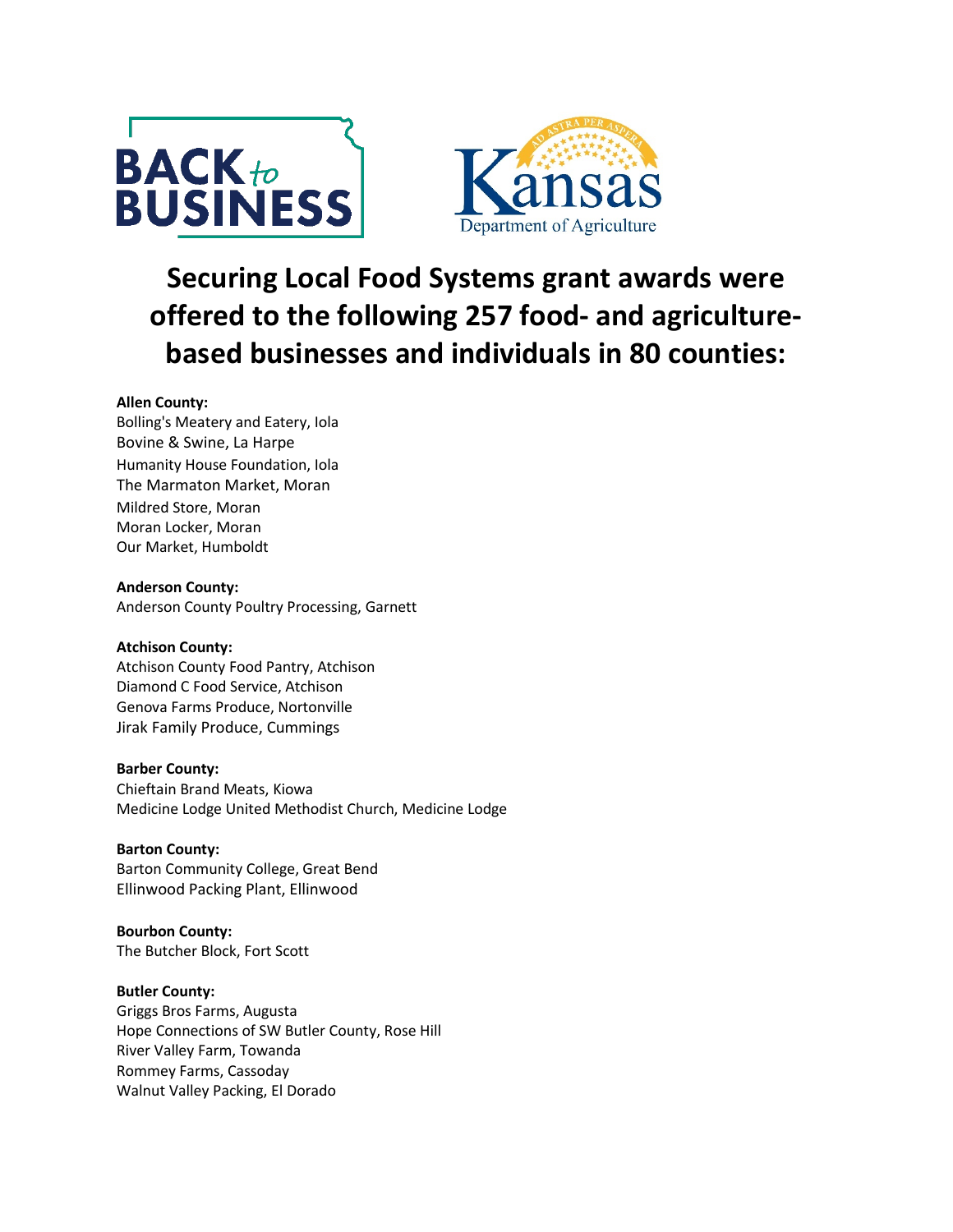# **Chase County:**

Chase County Care and Compassion, Strong City Keller Feed & Wine Co., Cottonwood Falls

**Chautauqua County:** Cedar Vale Locker, Cedar Vale Family Tree Meats, Grenola

**Cherokee County:** Coal Valley Processing, Columbus

**Cheyenne County:** Callicrate Cattle Co., St Francis Sonja Weeden, St. Francis Wright Farms Sunflower Oil, Bird City

**Clay County** Clay Center Locker, Clay Center

**Cloud County:** Duis Meat Processing, Concordia Glasco Locker Plant, Glasco

**Coffey County:** Coffey County Library–LeRoy Branch, LeRoy

**Comanche County:** Protection Community Venture, Protection

**Cowley County:** Werner Creek Farm, Winfield

## **Crawford County:**

Building Health, Pittsburg Burke Family Gardens, Walnut Robert Dutton, Arcadia Gene's Processing, Pittsburg McCune Farm to Market, McCune The Meat Shed, Frontenac Misty Morning Farms, Mulberry Ron's Supermarket, Pittsburg Schenker Family Farms, McCune Swezey Farms, Arcadia Wesley House, Pittsburg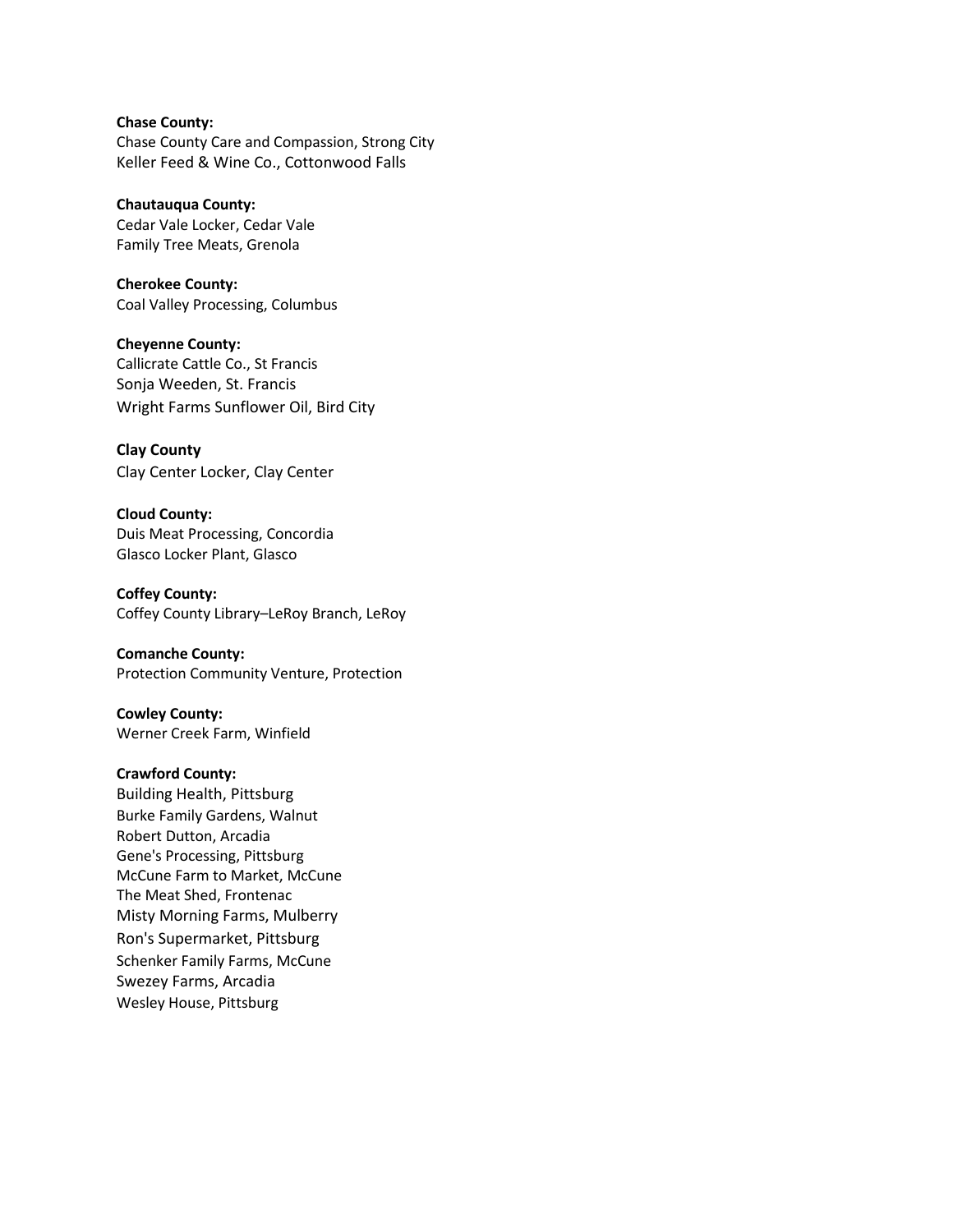**Decatur County:** Raye's Grocery, Oberlin

#### **Dickinson County:**

The Cedar House, Abilene Family Resource Exchange, Herington Midwest Meats, Abilene Prairie Psalm Farm, Herington

## **Doniphan County:**

Anderson Meats/USD 429, Troy John's Market, Troy The Marie Antoinette Gluten Free Baking Co., Wathena

#### **Douglas County:**

African Caribbean Grocery Store, Lawrence Au Marche, Lawrence Be Love Too Farm, Lawrence Central Grazing Company, Lawrence CHONKY Ice Cream and Eats, Lawrence Common Harvest Farms, Lawrence Cottin's Hardware Farmers Market, Lawrence Courage Farms, Eudora Eudora Food Pantry, Eudora Flory Family Farms, Overbrook The Giving Garden, Eudora Great Harvest Bread Co., Lawrence Heartland Meat Market, Lawrence Hilary's Eat Well, Lawrence Juniper Hill Farms, Lawrence Ladybird Diner, Lawrence Lawrence Community Food Alliance Sunrise Project, Lawrence Lawrence Farmers' Market, Lawrence Little Bluestem Farms, Lawrence Maseualkualli Farms, Lawrence Meat LLC, Lawrence Mellowfields Farm, Lawrence Running Waters Homestead, Lawrence Sunflower Provisions, Lawrence Trails West Farm, Eudora United Way of Douglas County, Lawrence Wild Alive Ferments, Lawrence

#### **Edwards County:**

Burkhart Meat Processing, Great Bend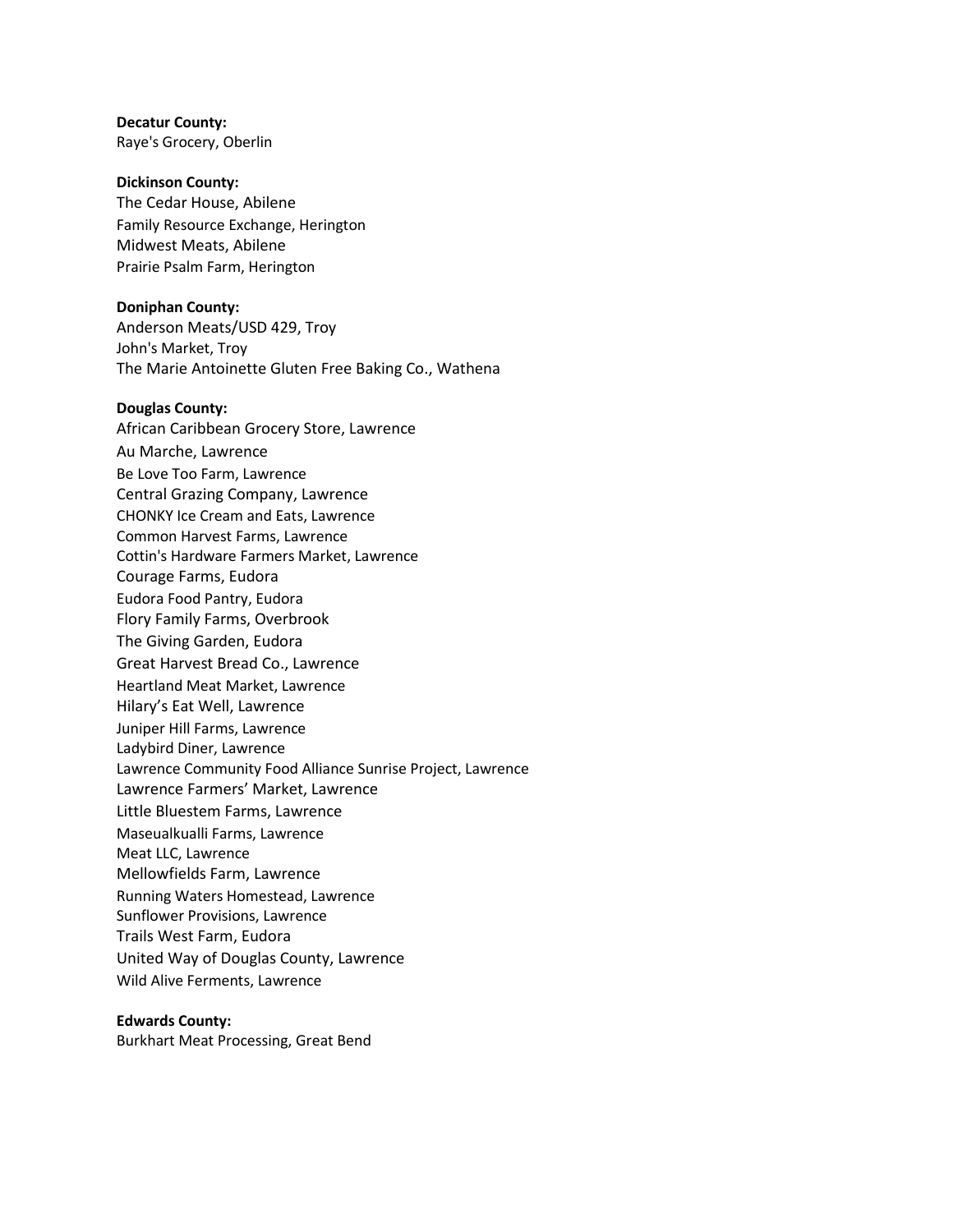**Ellsworth County:** Ellsworth Packing, Ellsworth Svaty's Produce, Kanopolis Svaty's Walnut Grove Quail and Game, Kanopolis

**Finney County:** Garden City Community College, Garden City

**Ford County:** Kirby Meat Company, Dodge City Manna House, Dodge City

# **Franklin County:** Bauman's Butcher Block, Ottawa Family Church Helping Hands Community, Wellsville Hen 'n Chicks Greenhouse and Gardens, Wellsville Pomona Food Pantry, Pomona Rolling Prairie Farmers Alliance, Ottawa

## **Geary County:** Breaking Bread of JC, Junction City JCNaz Church of the Nazarene, Junction City Piccalilli Farm, Manhattan

**Gove County**  Grinnell Locker Plant, Grinnell

**Graham County:** Jamboree Foods of Norton, Hill City

## **Greenwood County:** Salt Creek Farm, Severy

**Harper County:** Attica Locker, Attica

KCK Farms, Anthony Ministerial Association of Anthony, Inc., Anthony South 50 Meats, Harper

# **Harvey County:**

Grazing Plains Farm, Whitewater Mark's Meats, Halstead New Jerusalem Missions, Newton Newton Ministerial Alliance Harvest of Love, Newton Prairy Market & Deli, Newton

# **Jackson County:**

Cecil K's Hometown Market, Holton Holton Meat Processing, Holton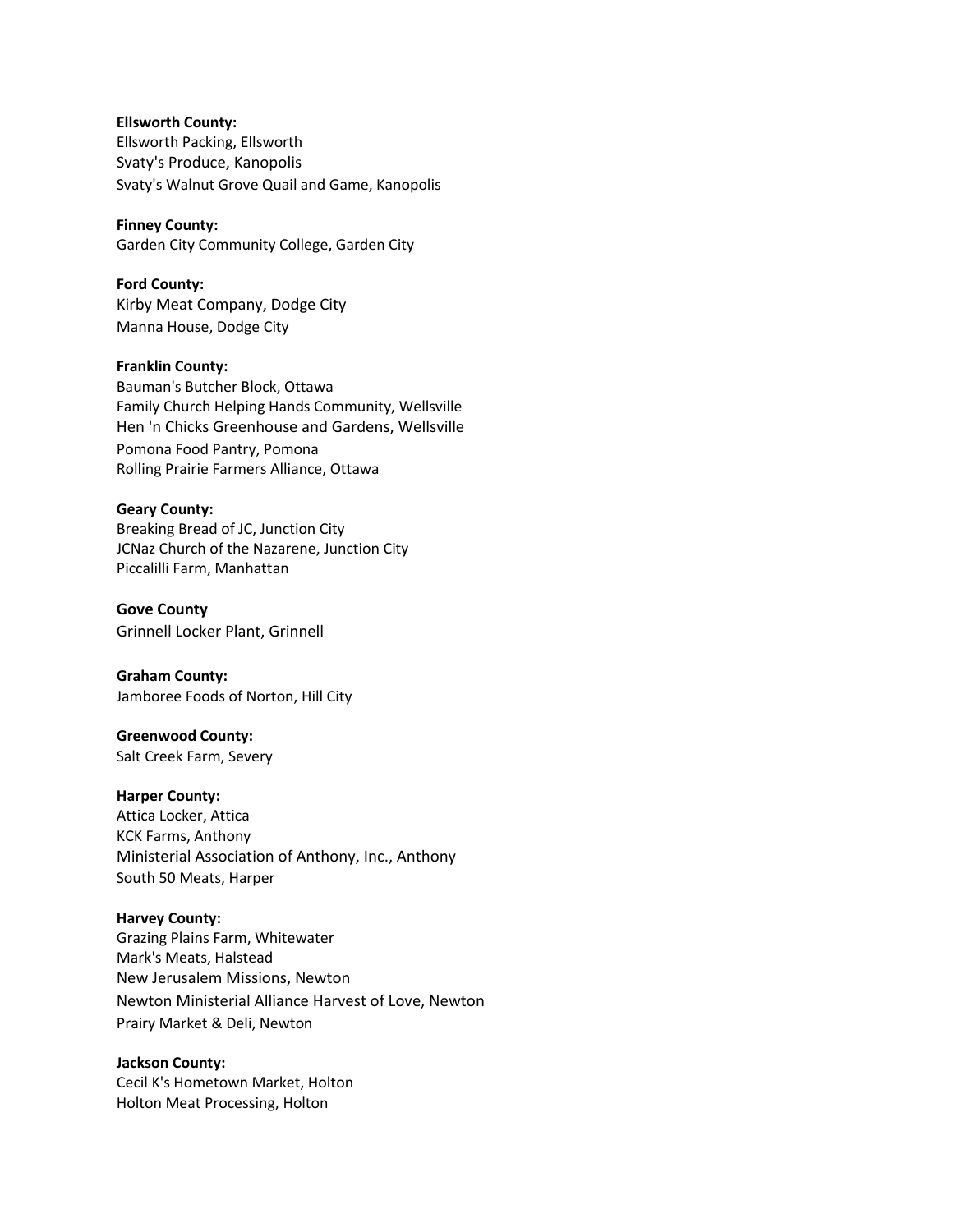#### **Jefferson County:**

Amy's Meats, Lawrence Bowser Meat Processing, Meriden Pantry of Hope, Nortonville Steph's Garden, Oskaloosa Stony Ridge Farms, McLouth Sweetlove Farm, Oskaloosa Winchester Meat Processing, Winchester

## **Jewell County:**

The Browns Creek Connection, Jewell Randall Farmers Coop Union, Randall

#### **Johnson County:**

Christopher Sales and Service, Bucyrus Journey Bible Church, Olathe Mojaxs Distribution, KansasBeefbud.com, Shawnee Prairie Center Meats, Edgerton ReNewed Hope Food Pantry, Overland Park Resurrection Overland Park Food Pantry, Overland Park Safely Delicious, Overland Park Steve's Meat Market, De Soto

## **Kingman County:**

Cunningham Community Hands of Hope, Cunningham T & W Meat Co., Kingman

#### **Labette County:**

Labette Community College, Parsons Oswego Locker, Oswego Timber Creek Meats, Parsons Timber Creek Processing, Parsons

## **Leavenworth County:**

Hillside Honey, Easton JET Produce and Meats, Leavenworth Scott Gardening, Tonganoxie Z&M Twisted Vines Wines and Winery, Leavenworth

#### **Linn County:**

Mound City Butcher Block, Mound City

#### **Logan County:**

B & D Ranch Natural Beef, Winona

## **Lyon County:**

Abundant Harvest Food Kitchen, Emporia Allen Meat Processing, Allen Emporia Farmers Market, Emporia The Salvation Army, Emporia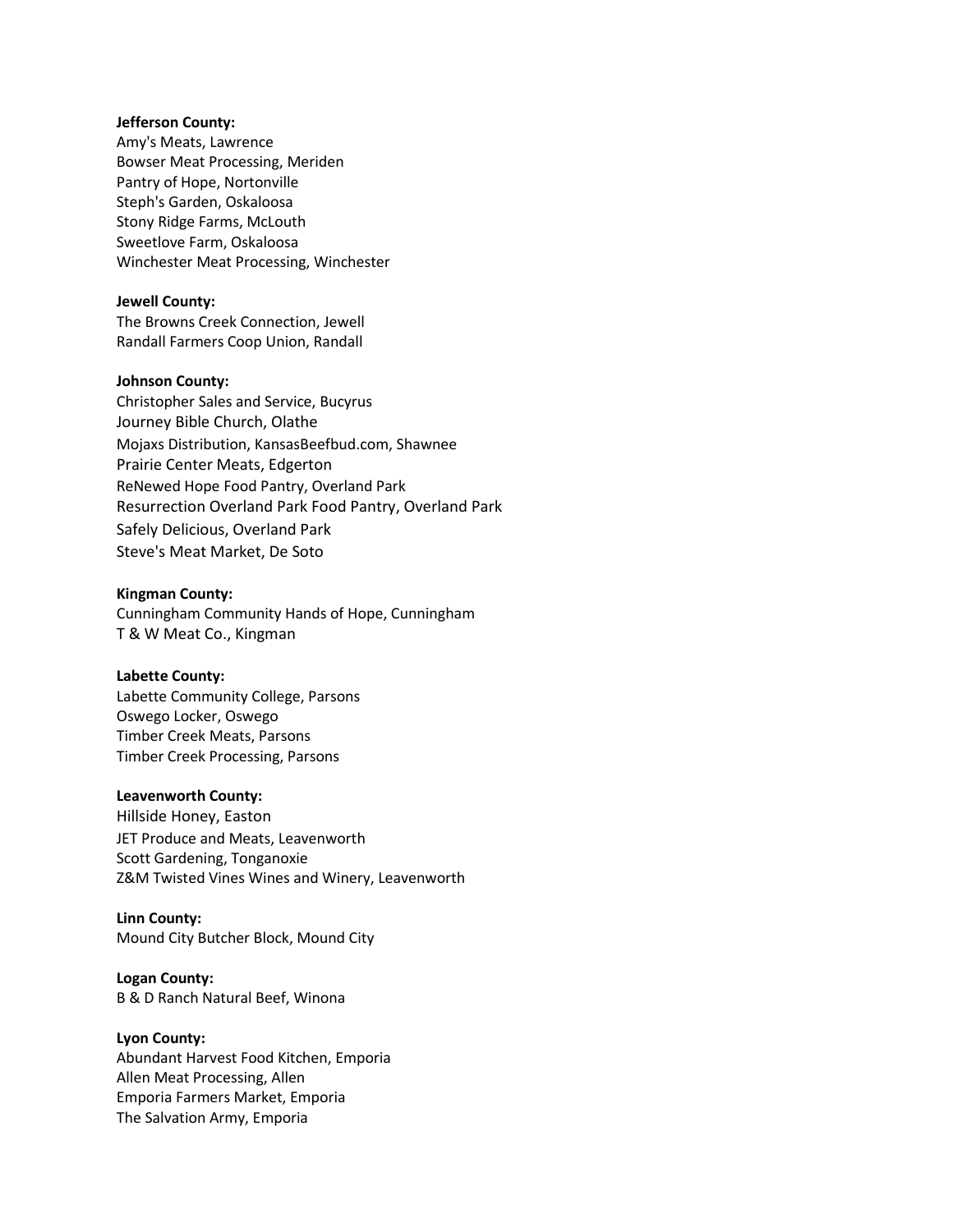# **Marion County:**

Janzen Family Farms, Newton Peabody Sausage House, Peabody Unruh Gardens, Durham

## **Marshall County:**

Frankfort Meat Company, Frankfort Marshall County Agency on Aging, Marysville VB Farms, Home

# **McPherson County:**

Canton Lockers, Canton Krehbiels Specialty Meats, McPherson Red Barn Chickens, McPherson

## **Meade County:**

Meade Locker and Processing, Meade Meade Thriftway, Meade Wiens Wagyu, Meade

# **Miami County:** Five Mile Farms, LaCygne Ten Mile Farm, Spring Hill

## **Montgomery County:**

Caney Valley Food Pantry, Caney City of Caney Community Access Center, Independence Fresh Start Youth Garden and Greenhouse Project, Coffeyville

# **Neosho County:**

Erie Locker, Erie

# **Osage County:**

Ecumenical Christian Action Team, Osage City Osage Capital, Osage City Santa Fe Trail Meats, Overbrook

# **Pawnee County:** Larned Civic Pride Organization, Larned

**Phillips County:** Bluestem Bison Ranch, Glade Hometown Market, Logan

# **Pottawatomie County:** Onaga Meat, Onaga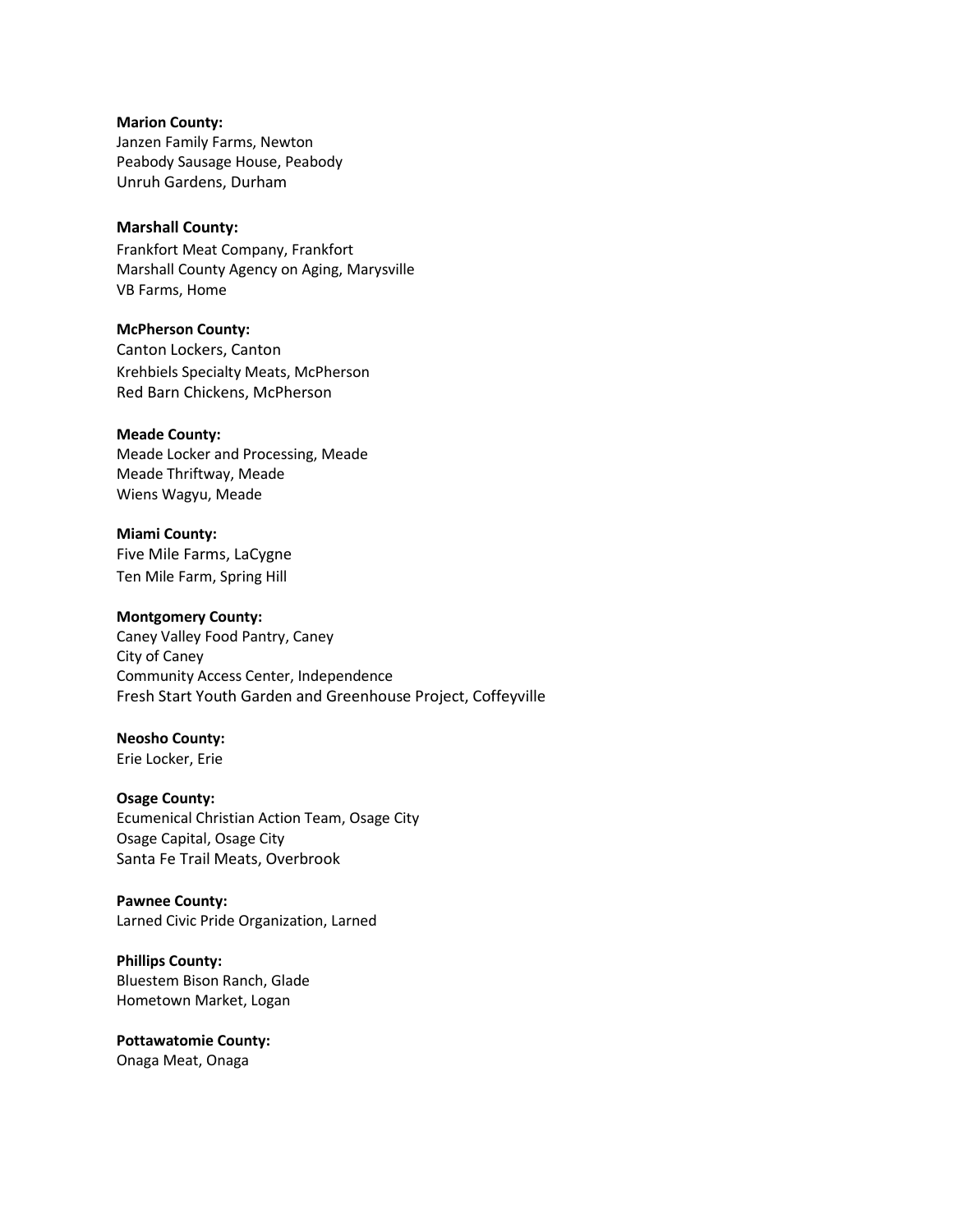**Pratt County** Simply Southwest, Pratt

## **Rawlins County:**

Ben-Lee Processing, Atwood Grass Roots Garden Hub, Atwood High Plains Food Co-op, Atwood McDonald Grocery, McDonald

## **Reno County:**

Phil's Farm, Hutchinson Jackson Meat, Hutchinson Manches Market, Cheney Hometown Food Stores, Buhler Yoder Meats, Yoder

#### **Republic County:**

C & C High Tunnel Farms, Scandia Cottonwood Croft, Republic Depot Market, Courtland Food Mart Thriftway, Belleville Nutri-Shield NSG, Courtland

**Rice County:** Kansas Protein Foods, Lyons

#### **Riley County:**

A & H Farm, Manhattan AGB Produce, Manhattan Britt's Garden Acres, Manhattan Cats' Cupboard: The K-State Food Pantry, Manhattan First Evangelical Lutheran Church, Manhattan

#### **Rooks County:**

Brant's Market, Plainville

**Rush County:** Rush County Grocer, La Crosse

**Russell County:** Russell County Food Pantry, Russell Step Back in Time Food Market, Luray

## **Saline County:**

Farmer Direct Foods, New Cambria Hubele Farms, Gypsum Smoky River Meats, Salina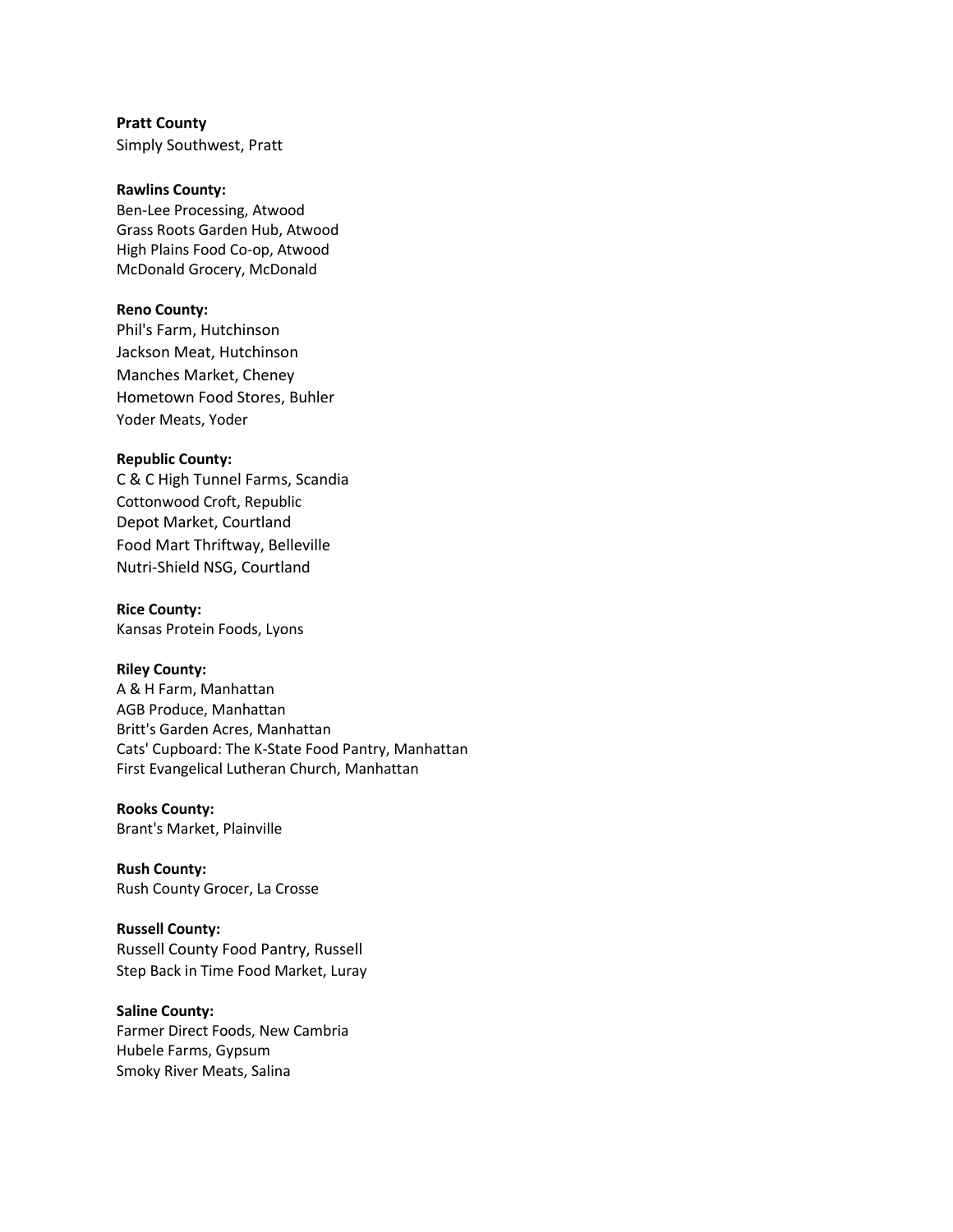## **Scott County:**

Nu Life Market, Scott City

## **Sedgwick County:**

Baum Farm, Haysville Breakthrough, Episcopal Social Services, Wichita Common Ground Producers and Growers, Wichita FarmShop, Old Town Farm & Art Market, Wichita Firefly Farm, Wichita LMNO Pizza LLC, Mount Hope Myers Mushrooms, Haysville Pinole Blue, Wichita Richards Cold Storage, Valley Center Serenity Farm, Sedgwick Stroots Meat Company, Goddard Swiss Burger Brand Meat Company, Wichita Table of Hope MCC Food Pantry, Wichita Well Garden Industries, Wichita

## **Seward County:**

Hat Creek Butchery, Liberal

#### **Shawnee County:**

Arkenberg Farms, Tecumseh Boys & Girls Clubs of Topeka Farview Farms Meat Company, Topeka Good Ground Gardens, Wakarusa Harvesters–The Community Food Network, Topeka In Gods House Church, Topeka New Hope Food Pantry, Topeka Strengthening and Equipping Neighborhoods Together, Topeka

#### **Sheridan County**

Hoxie United Methodist Church, Hoxie

## **Smith County:**

Kensington Locker, Kensington R Family Farms, Lebanon

# **Stafford County:**

Port Authority of Stafford County, St. John

## **Stanton County:** K & S Meat Processing, Johnson Wholly Cow Market, Johnson